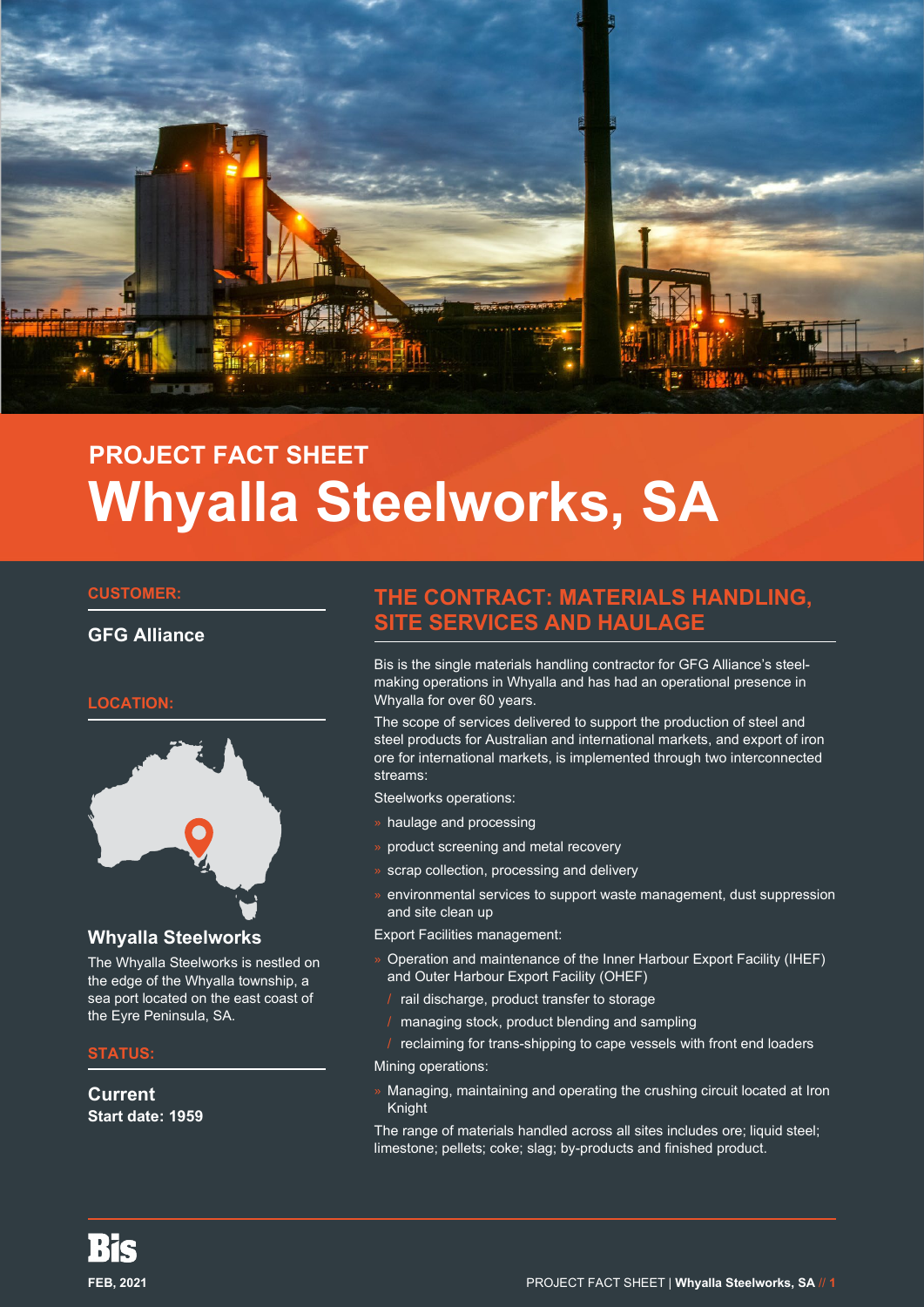

# **CUSTOMER OPERATIONS**

International mining, primary metal production and recycling, engineering and distribution company, GFG Alliance owns Liberty Primary Steel and SIMEC Mining.

Liberty Primary Steel's Whyalla Steelworks is an integrated operation using mainly magnetite iron orebased feed sourced from SIMEC's iron ore mines in the region.

The steelworks has a production capacity of 1.2Mtpa of steel using a Blast Furnace Steelmaking process. In addition to supplying materials for the steelworks, SIMEC also owns the onsite IHEF and OHEF.

# **ASSETS:**

#### **PEOPLE**

Bis' local team comprises:

- » 200-strong workforce to deliver the single materialshandling contract.
- » 30-person team to operate/maintain the export facilities

## **EQUIPMENT**

Key assets within our fleet at Whyalla Steelworks include:

- » Dump trucks, loaders, trucks, water carts and screening plants for bulk materials handling.
- » Loaders, excavators, materials handlers and prime movers and trailers for processing scrap.
- » Kress slag pot carriers, excavators and slag pots for slag handling and processing.
- » Kress steel, slag, slab and ladle carriers, prime movers and trailers, excavators and slag pots for steel handling and processing.
- » Two fully-equipped mobile plant workshops.

» Loaders and purpose-built storage sheds to operate the Inner and Outer Harbour Export Facilities.

# **KEY ACHIEVEMENTS:**

#### **SINGLE MATERIALS HANDLING CONTRACT**

As a key part of GFG Alliance's strategy to maximise the efficiency of its Whyalla-based operations, Bis was named as the single contractor to deliver a range of site services to GFG Alliance's Whyalla operations including steel services, scrap processing and handling, slag processing and handling and bulk materials handling.

The award of this contract to Bis in late 2019 was in part testament to the hard work, experience and ingenuity which have been a hallmark of Bis operations in the area since 1959.

## **60 YEARS WHYALLA PROUD**

Over the past 60 years, Bis has also delivered critical infrastructure projects, including the construction of roads, pipelines and jetties in Whyalla.

During this time, Bis has demonstrated its ability to listen to its customers, understand their business and deliver tailored, effective and efficient supply chain solutions and the company was delighted with the award of this strategically-important contract.

Our achievements in Whyalla aren't isolated to the steelworks though. We also support a broad range of initiatives in the region such as:

- » partnership with the *Middleback Arts Centre*
- » sponsorship of the annual Whyalla *UneARTh Festival*
- » naming rights support of the annual *Bis Regional Girls Soccer Carnival.*
- » *Enterprising Women Whyalla* sponsor recognising the key role of women in business